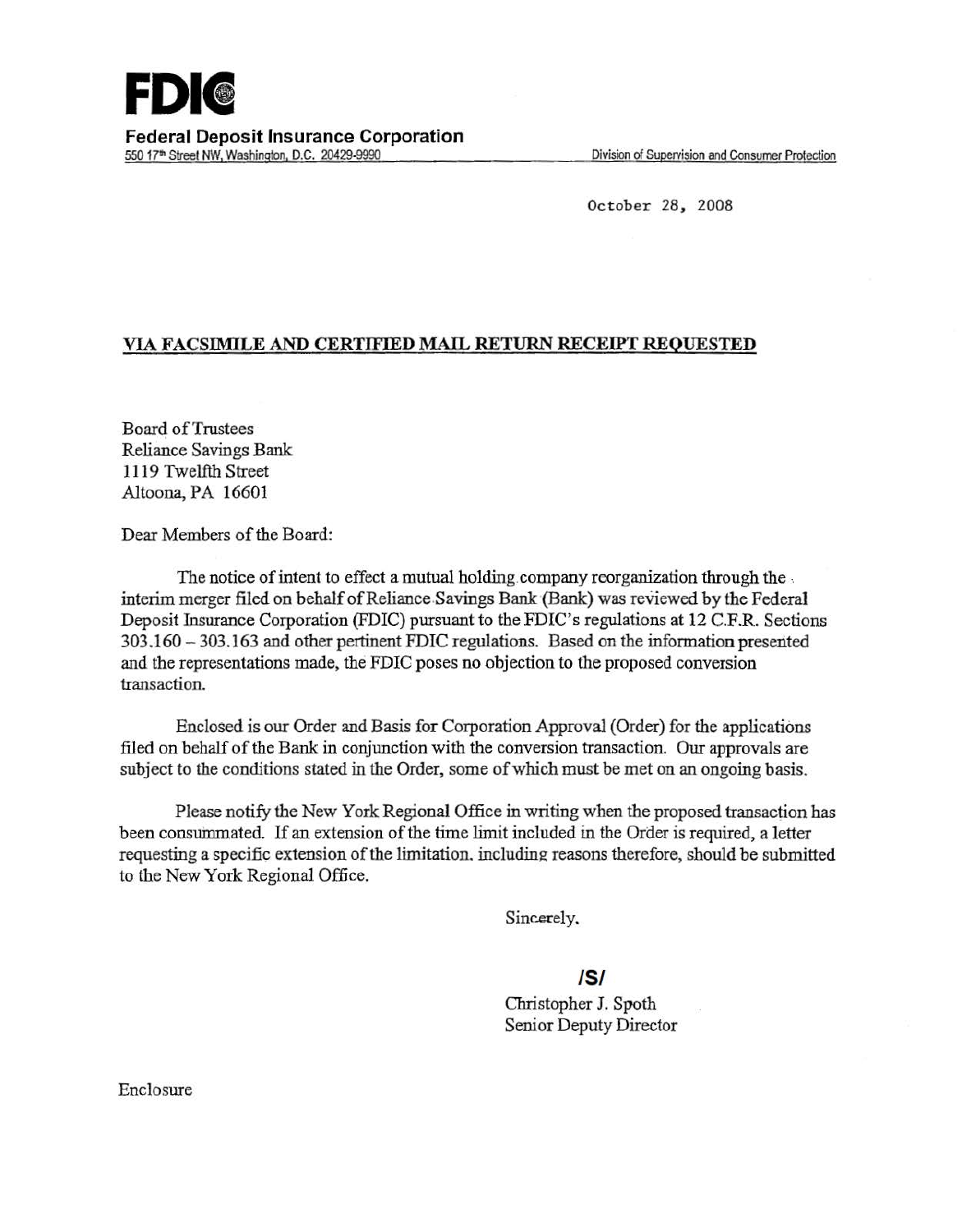Board of Trustees Reliance Savings Bank Page 2

cc: Steve Lanter,Esq. Luse Gorman Pomerenk & Schick, PC 5335 Wisconsin Ave, NW, Suite 400 Washington, DC 200015-2035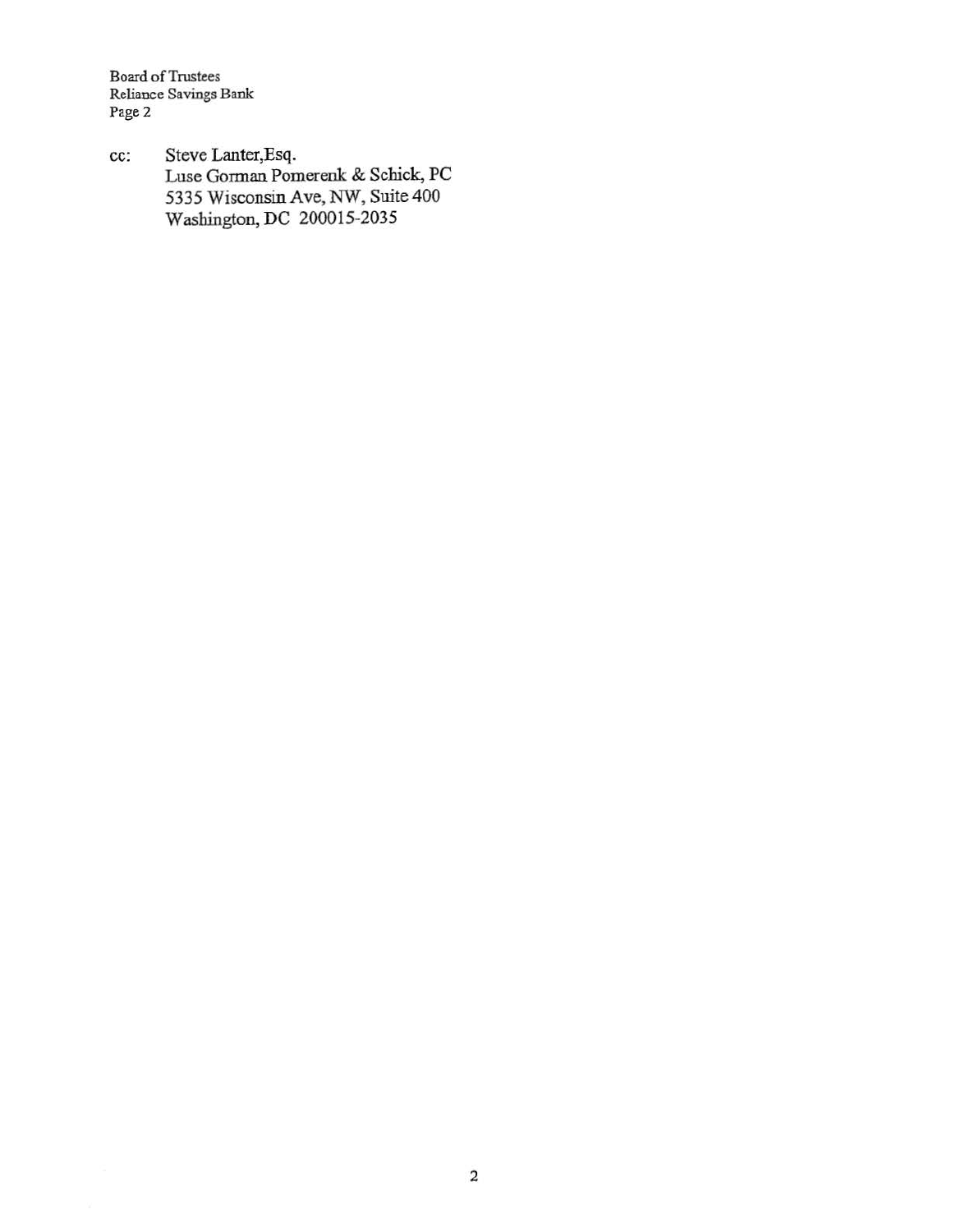## FEDERAL DEPOSIT INSURANCE CORPORATION

Reliance Savings Bank Altoona, Blair County, Pennsylvania Application for Consent to Merge

## ORDER AND BASIS FOR CORPORATION APPROVAL

Pursuant to Section 18(c) and other provisions of the Federal Deposit Insurance Act (FDI Act), an application has been filed on behalf of Reliance Savings Bank, Altoona, Pennsylvania (Mutual Institution), currently an insured Pennsylvania-chartered mutual savings bank with total resources of \$327,984,000 and total deposits of \$230,953,000 as of June 30, 2008, for the FDIC's consent to merge with Reliance Interim Two Savings Bank (In Organization) (Interim Two), Altoona, Pennsylvania, a proposed new interim stock savings bank. Notice of the proposed transaction, in a form approved by the FDIC, has been published pursuant to the FDI Act.

The transaction is to effect the Mutual Institution's reorganization into the mutual holding company structure, which, solely to facilitate such undertaking, provides for:

- Mutual Institution to organize an interim stock savings bank, Reliance Interim One Savings Bank (Interim One), as a wholly-owned subsidiary;
- Interim One to organize an interim stock savings bank, Reliance Interim Two Savings Bank, (Interim Two), as a wholly-owned subsidiary;
- Interim One to organize Reliance Bancorp, Inc. (Stock HC), as a wholly-owned subsidiary;
- Interim One to cancel the outstanding shares of its stock and exchange its charter for a mutual holding company charter under the name Reliance Bancorp Mutual Holding Company;
- Mutual Institution to convert to stock form and exchange its articles of incorporation and bylaws for those of a Pennsylvania-chartered stock savings bank (Stock Bank); and
- Interim Two to merge with and into Stock Bank, with Stock Bank as the surviving entity (the Resultant Bank) and all of the initially issued stock of Stock Bank to be transferred to Mutual Holding Company in exchange for membership interests in Mutual Holding Company; and
- Mutual Holding Company to contribute the capital stock of Stock Bank to Reliance Bancorp, Inc. whereby Resultant Bank will become a wholly-owned subsidiary of Stock HC, which will in turn be a wholly-owned subsidiary of Reliance Bancorp Mutual Holding Company.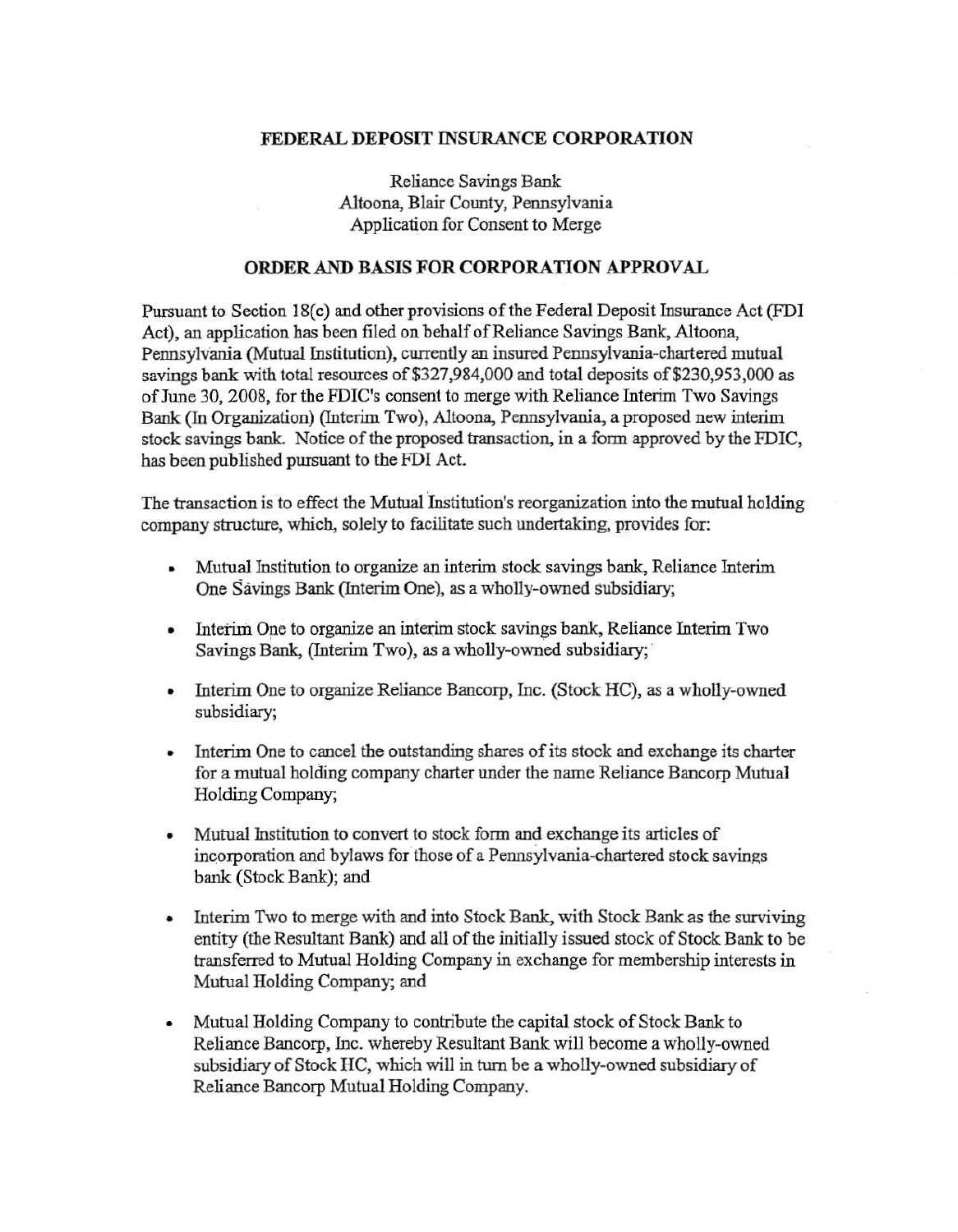On the effective date of the reorganization, Reliance Savings Bank will be a stock bank that is wholly owned by Reliance Bancorp Mutual Holding Company.

An application for the establishment of Reliance Bancorp, Inc., and Reliance Bancorp Mutual Holding Company has been approved by the Board of Governors of the Federal Reserve System. Also, the Commonwealth of Pennsylvania has granted Reliance Savings Bank the authority to conduct a banking business and approved the establishment and operation of a stock savings bank.

Following consummation of the merger, Reliance Savings Bank will operate the same banking business, with the same management, at the same locations now being served by Mutual Institution. The proposed transaction, per se, will not alter the competitive structure of banking in the market served by the Mutual Institution. Reliance Savings Bank's main office will continue to be located at 1119 Twelfth Street, Altoona, Pennsylvania.

A review of available information, including the Community Reinvestment Act (CRA) Statement of Mutual Institution discloses no inconsistencies with the purposes of the CRA. Resultant Institution is expected to continue. to meet the credit needs of its entite community, consistent with the safe and sound operation of the institution.

In connection with the application, the FDIC has taken into consideration the financial and managerial resources and future prospects of the proponent banks and the resultant bank, and the convenience and needs' of the community to be served. Having found favorably on all statutory factors and having considered other relevant information, it is the FDIC's judgment that the application should be and is hereby approved,\_ subject-to the following conditions:

1. That the transaction may not be consummated unless the Plan of Reorganization from Mutual Savings Bank to Mutual Holding Company receives prior approval by an affirmative vote of at least a majority of the total votes eligible to be cast by Mutual Institution's depositors:

2. That, except for the proposed transfer of stock to Reliance Bancorp, Inc., no shares of the stock ofReliance Savings Bank shall be sold, transferred or otherwise disposed of, to any person (including any Employee Stock Ownership Plan) unless prior notice is provided to, and non-objection is received from the FDIC;

3. That, prior to the sale, transfer, or other disposition of any shares of Reliance Bancorp, Inc. by Reliance Bancorp Mutual Holding Company to any person (including any Employee Stock Ownership Plan), or a conversion of the mutual holding company to stock form, Reliance Savings Bank will provide written notification to the FDIC and provide the FDIC with copies of all documents filed with state and federal banking and/or securities regulators in connection with such sale, transfer, disposition, or conversion;